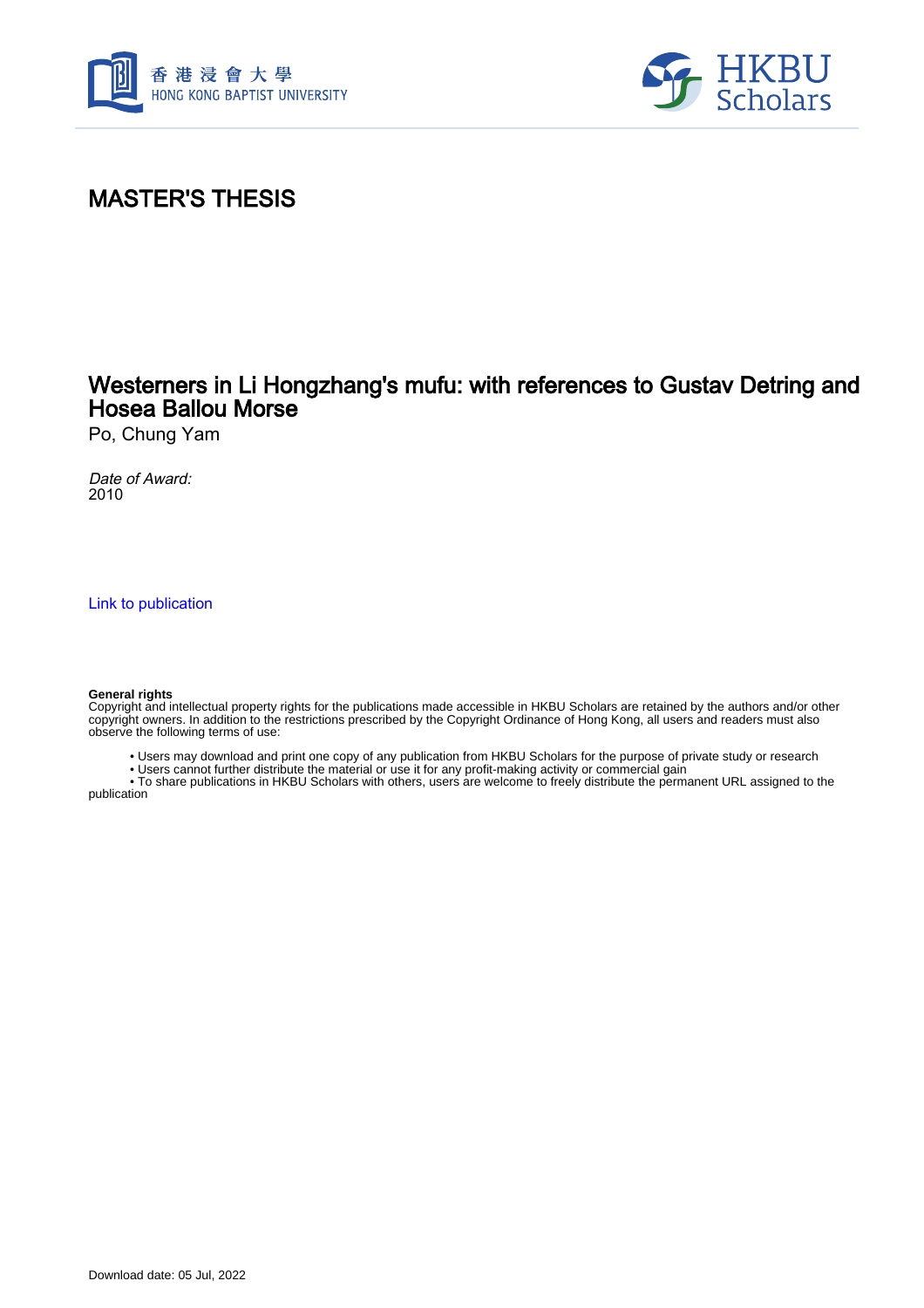**Westerners in Li Hongzhang's** *Mufu* ─

**With References to Gustav Detring and Hosea Ballou Morse** 

**PO Chung Yam** 

### **A thesis submitted in partial fulfillment of the requirements**

**for the degree of** 

**Master of Philosophy** 

**Principal Supervisor: Prof. Mak King Sang** 

**Hong Kong Baptist University** 

**January 2010**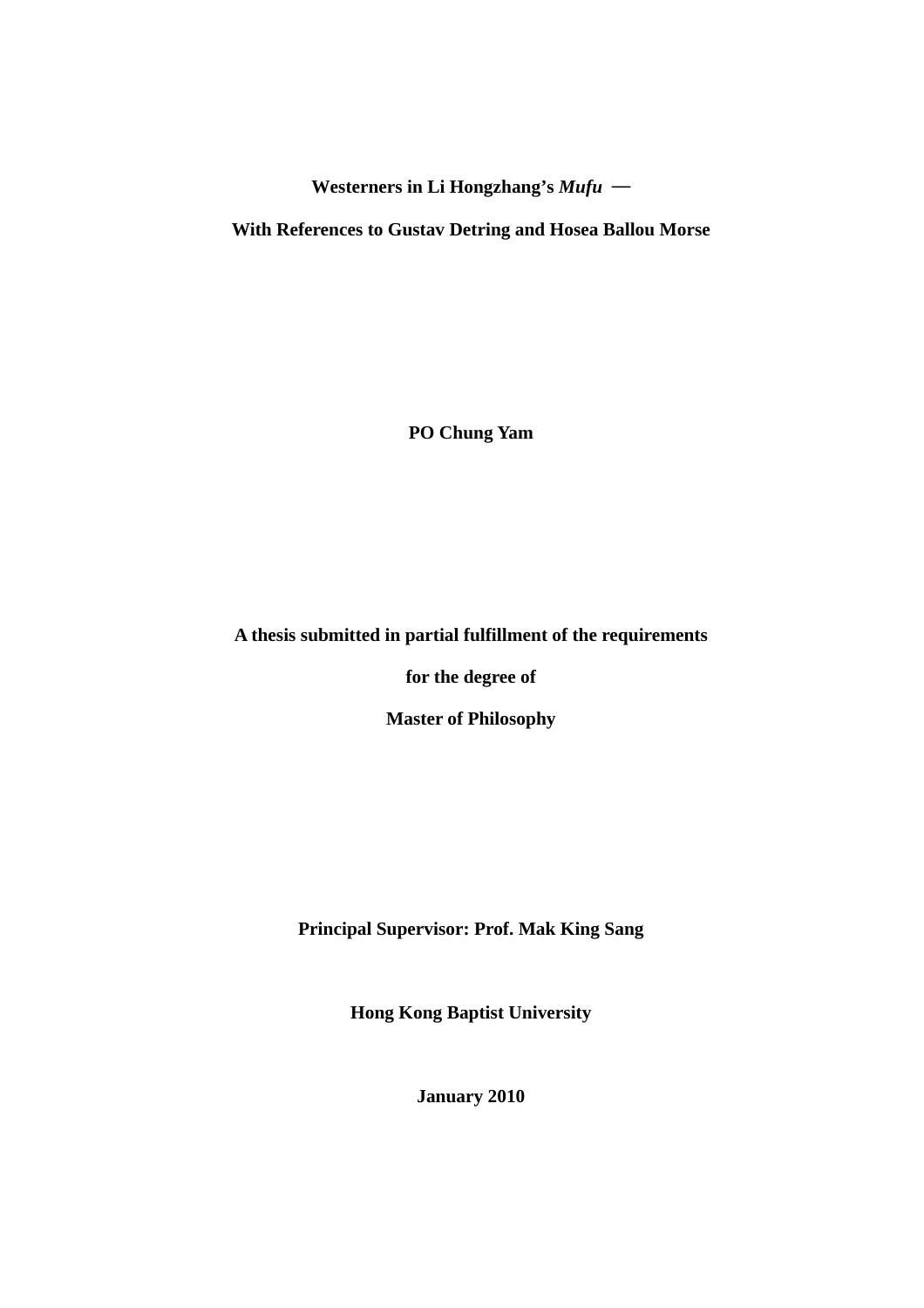### **Abstract**

This thesis examines the complex role of foreigners serving as *muliao* (private assistants) in Li Hongzhang (1823-1901)'s *mufu* (the Chinese think tank) from 1875 to 1898. Although a number of scholars praised the hundreds of Western advisers for placing their technical skills at the disposal of the Chinese, few scholarly works in this field concentrated their studies on other constructive roles of foreigners serving as *muliao* during the Self-Strengthening Movement. While considerable ink has been spilt on Li Hongzhang's Chinese *muliao*, roles of foreigners in his *mufu* remain grossly understudied. This research mainly employs the archival materials available in China, Taiwan, Hong Kong and the United States, which are the main collections of Qing (1644-1912) studies, to shed new light on Westerners who contributed to China during the late nineteenth century. This thesis first reviews the historical context of the *mufu* development in imperial China, and thus delineates the forces which pushed and pulled foreigners to join the *mufu* in the late Qing. It further examines how Westerners adjusted certain attitudes they considered appropriate within the unfamiliar *mufu* framework. With special reference to the experience of Gustav Detring (1842-1913) and Hosea Ballou Morse (1855-1934), it also analyzes why some Westerners thrived in the *mufu* while others did not. It hints at the existence of different groups that pursued different strategic interests and received different allocations of resources in the *mufu*. Arguably, the diversities and complexities are not sufficiently characterized by labelling the advisors simply as imperialists or "moral advisors." In addition, this research will further shows that dichotomies between China and the West, in conventional sense, are mistaken or unconvincing. Indeed, by adopting external knowledge and discourses, Qing China, as developed in accordance with different historical progress in various geographies, actively integrated herself into global and international networks and structures.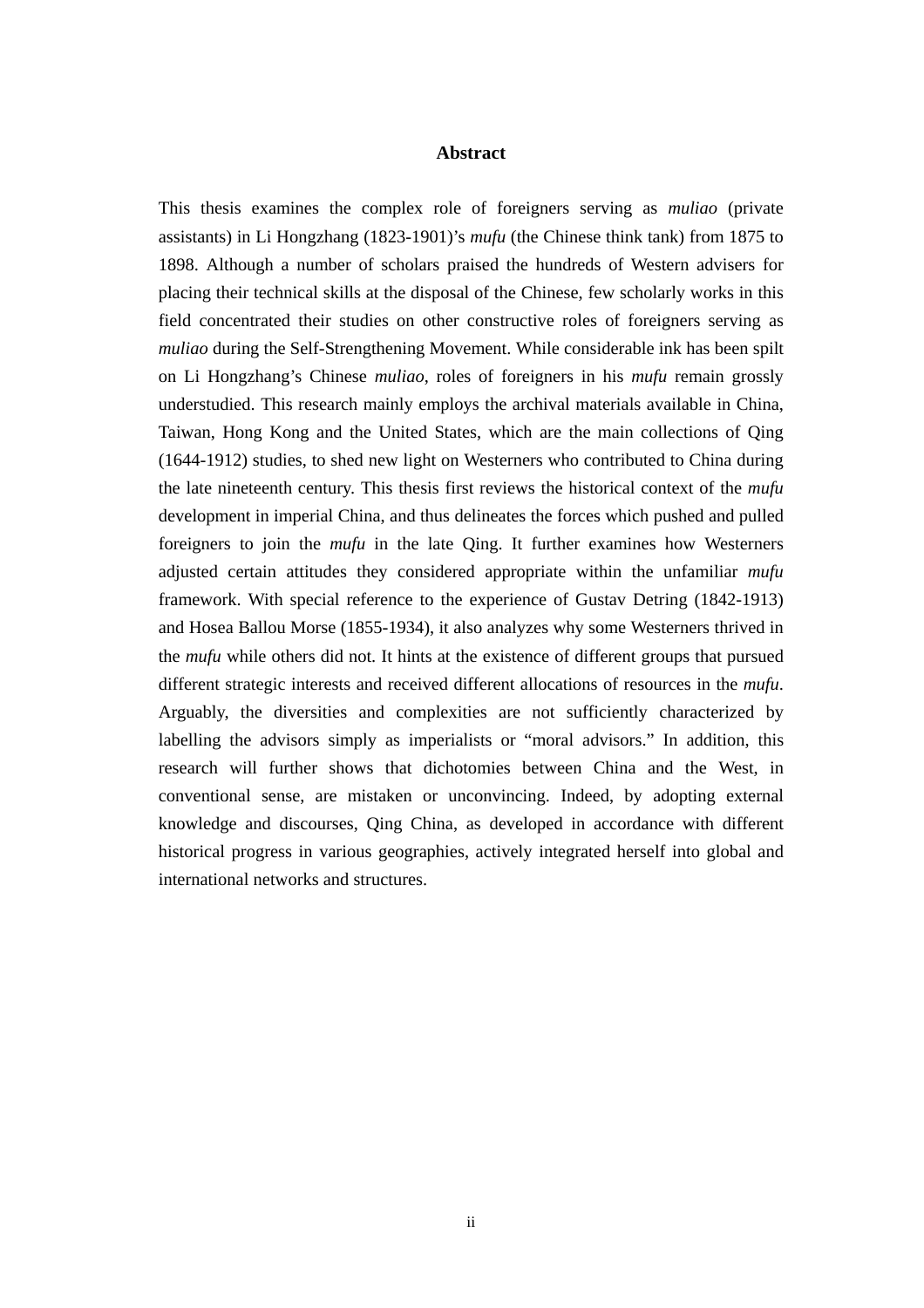### **Table of Contents**

## Chapter Two: The Chinese Think Tank: The Mufu Practice in Late

| 3.3. Li Hongzhang as Acting Commissioner of Trade, 1863-1869 46 |
|-----------------------------------------------------------------|
| 3.4. Li Hongzhang as the Imperial Commissioner and the Governor |
|                                                                 |
|                                                                 |
|                                                                 |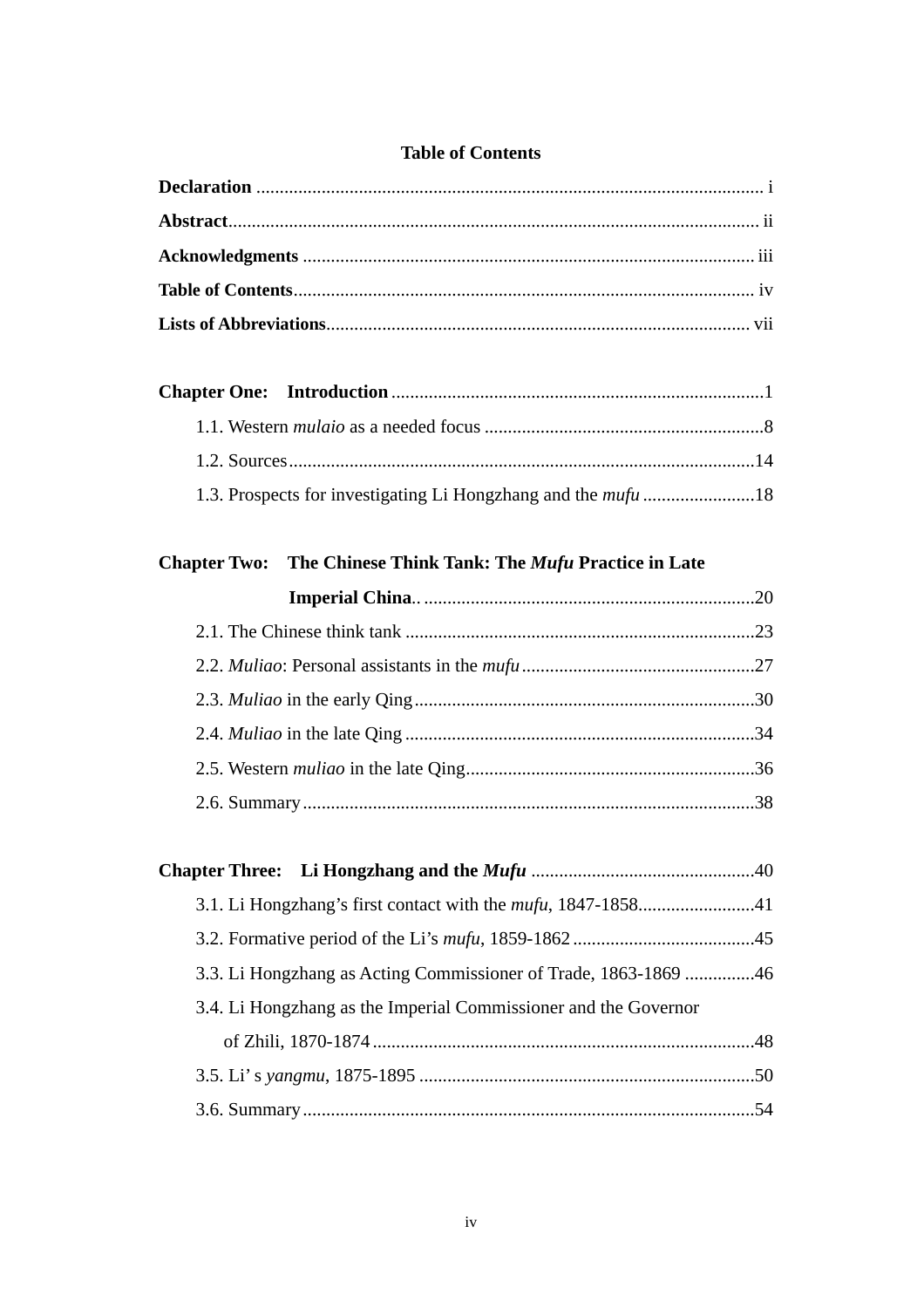| <b>Chapter Four:</b> Combinations, Roles and Responsibilities of Li's Western |  |
|-------------------------------------------------------------------------------|--|
|                                                                               |  |
|                                                                               |  |
|                                                                               |  |
|                                                                               |  |
|                                                                               |  |
|                                                                               |  |
|                                                                               |  |
|                                                                               |  |
|                                                                               |  |
|                                                                               |  |
|                                                                               |  |
| 4.3.3.1. Li Hongzhang, P.G. von Möllendorff and Korea 80                      |  |
|                                                                               |  |
|                                                                               |  |

# **Chapter Five: The Man on Li's Right: Gustav Detring in**

| 5.5.1. Detring as the moderator in the Xisheku cathedral incident107 |  |
|----------------------------------------------------------------------|--|
|                                                                      |  |
|                                                                      |  |
|                                                                      |  |
|                                                                      |  |
|                                                                      |  |

|  | Chapter Six: Why Two Years?: H.B. Morse in Li Hongzhang's Mufu 124 |
|--|--------------------------------------------------------------------|
|  |                                                                    |